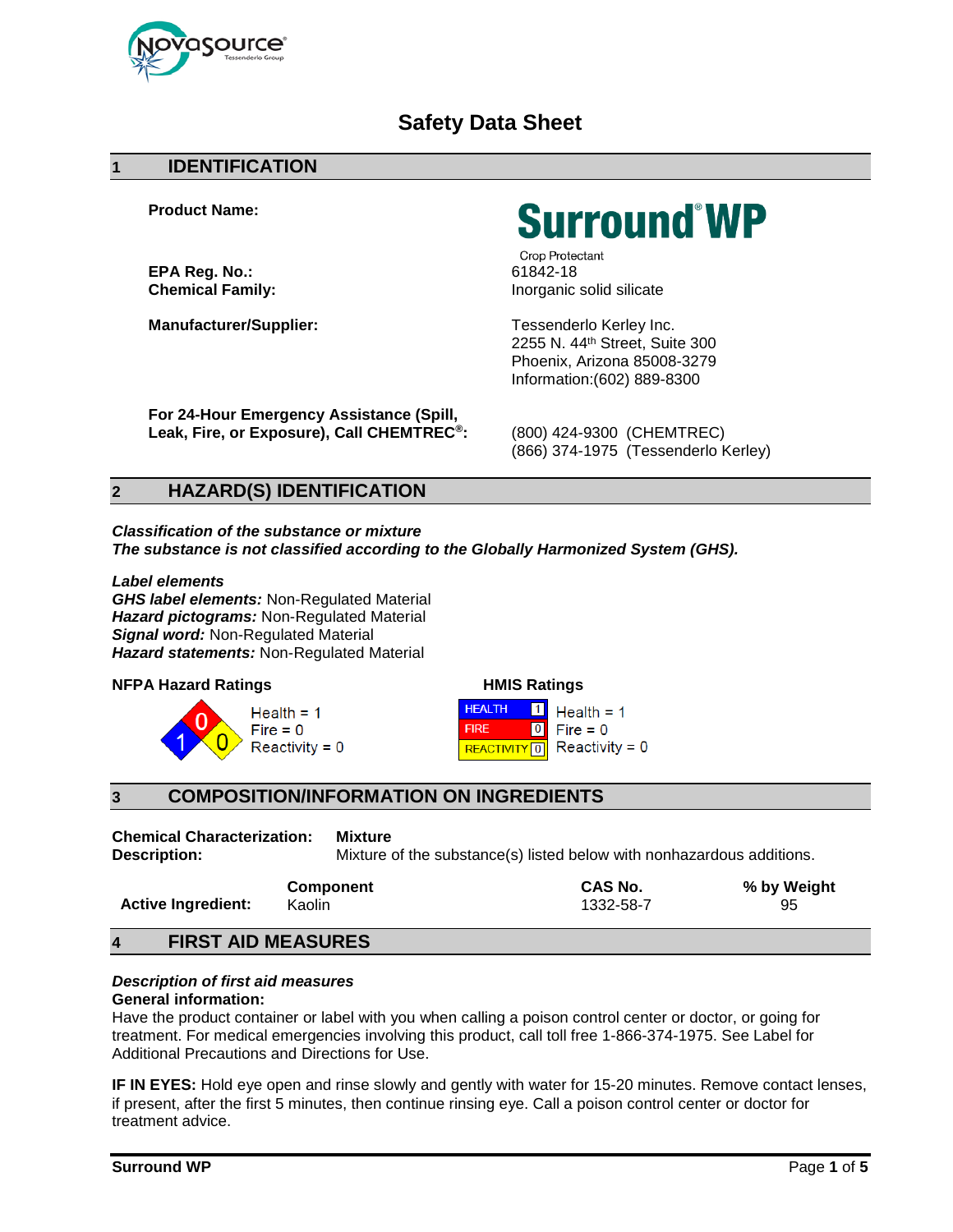

# **5 FIRE FIGHTING MEASURES**

#### *Extinguishing media*

**Suitable extinguishing agents:**

Use firefighting measures that suit the environment.

**Special hazards arising from the substance or mixture**

No relevant information available.

#### *Advice for firefighters*

#### **Protective equipment:**

Fire-fighters should wear appropriate protective equipment and self-contained breathing apparatus (SCBA) with a full face piece operated in positive pressure mode.

### **6 ACCIDENTAL RELEASE MEASURES**

#### **Personal precautions, protective equipment and emergency procedures**

Not required.

#### **Environmental precautions:**

DO NOT apply directly to water, or to areas where surface water is present or to intertidal areas below the mean high water mark. DO NOT contaminate water when disposing of equipment wash water or rinsate. **Methods and material for containment and cleaning up:**

# Absorb with liquid-binding material (i.e. sand, diatomite, acid binders, universal binders, sawdust).

Dispose contaminated material as waste according to section 13.

Ensure adequate ventilation.

### **7 HANDLING and STORAGE**

#### **Precautions for safe handling**

Personnel must refer to the Product Label and Directions For Use attached to the product for agricultural use requirements in accordance with the EPA Worker Protection Standard.

Ensure good ventilation/exhaustion at the workplace.

Avoid contact with skin, eyes and clothing

#### **Information about protection against explosions and fires:**

Keep protective respiratory device available.

#### **Conditions for safe storage, including any incompatibilities**

Store in a dry, sheltered location (away from food or feed). Product is slippery when wet. In case of spill or leak, avoid breathing dust, clean up and dispose of wastes in compliance with applicable Federal, State, and local regulations.

### **8 EXPOSURE CONTROLS/PERSONAL PROTECTION**

#### *Control parameters*

#### **Components with occupational exposure limits:**

| Kaolin     |                                              |
|------------|----------------------------------------------|
| <b>PEL</b> | Long-term value: $15*5**mg/m3$               |
|            | *total dust **respirable fraction            |
| <b>REL</b> | Long-term value: $10* 5**$ mg/m <sup>3</sup> |
|            | *total dust **respirable fraction            |
| <b>TLV</b> | Long-term value: 2* mg/m <sup>3</sup>        |
|            | E; as respirable fraction                    |

#### **Additional information:**

The lists that were valid during the creation were used as basis.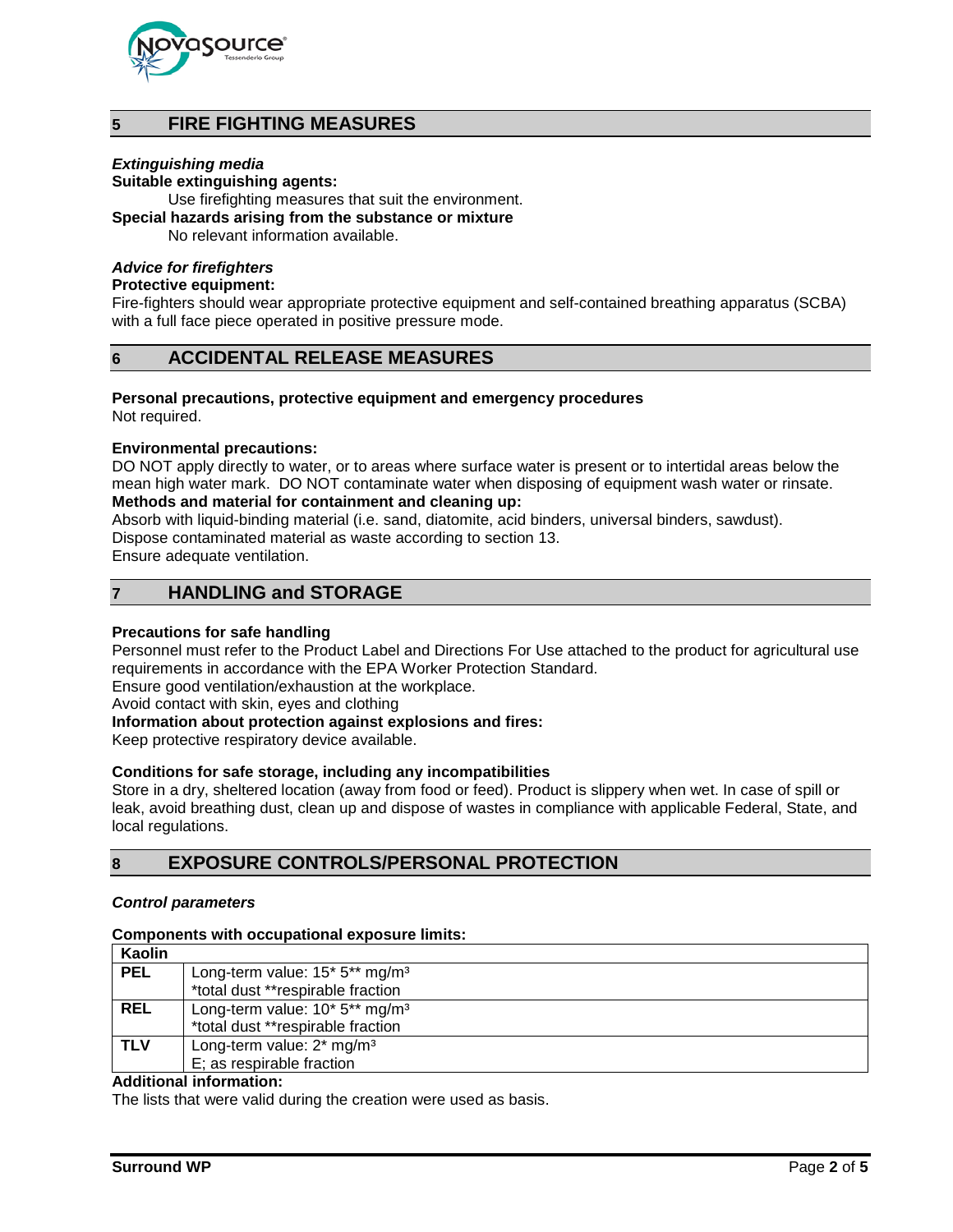

# **8 EXPOSURE CONTROLS/PERSONAL PROTECTION** *(continued)*

*Exposure controls*

**Personal protective equipment:**

**General protective and hygienic measures:**

Use adequate exhaust ventilation to prevent inhalation of product vapors.

#### **Breathing equipment:**

Not required.

NIOSH/MSHA or EN approved respiratory protection is recommended for use in airborne concentrations exceeding exposure limits.

*Protection of hands:*



Protective gloves

**Material of gloves** Not required.

The selection of the suitable gloves does not only depend on the material, but also on further marks of quality and varies from manufacturer to manufacturer

**Penetration time of glove material** Not applicable **Eye protection:** Tightly sealed goggles Face protection **Body protection:** Protective work clothing

### **9 PHYSICAL and CHEMICAL PROPERTIES**

| White powder                                         |
|------------------------------------------------------|
| odorless                                             |
| N/A                                                  |
| N/A                                                  |
| Not determined                                       |
| N/A                                                  |
|                                                      |
| N/A                                                  |
| N/A                                                  |
| 288.3 kg/m <sup>3</sup> (17.998 lb/ft <sup>3</sup> ) |
| Insoluble                                            |
| N/A                                                  |
| N/A                                                  |
| N/A                                                  |
|                                                      |

### **10 STABILITY and REACTIVITY**

| <b>Chemical stability</b>               | This is a stable material under normal temperature and<br>storage conditions.                                                                                       |  |
|-----------------------------------------|---------------------------------------------------------------------------------------------------------------------------------------------------------------------|--|
| <b>Hazardous polymerization</b>         | Will not occur                                                                                                                                                      |  |
| <b>Conditions to avoid</b>              | Avoid all sources of ignition, heat or open flame. Avoid<br>prolonged exposure to excessive temperatures. Avoid<br>contact with oxidizing agents, acids or alkalis. |  |
| <b>Hazardous decomposition products</b> | No dangerous decomposition products known                                                                                                                           |  |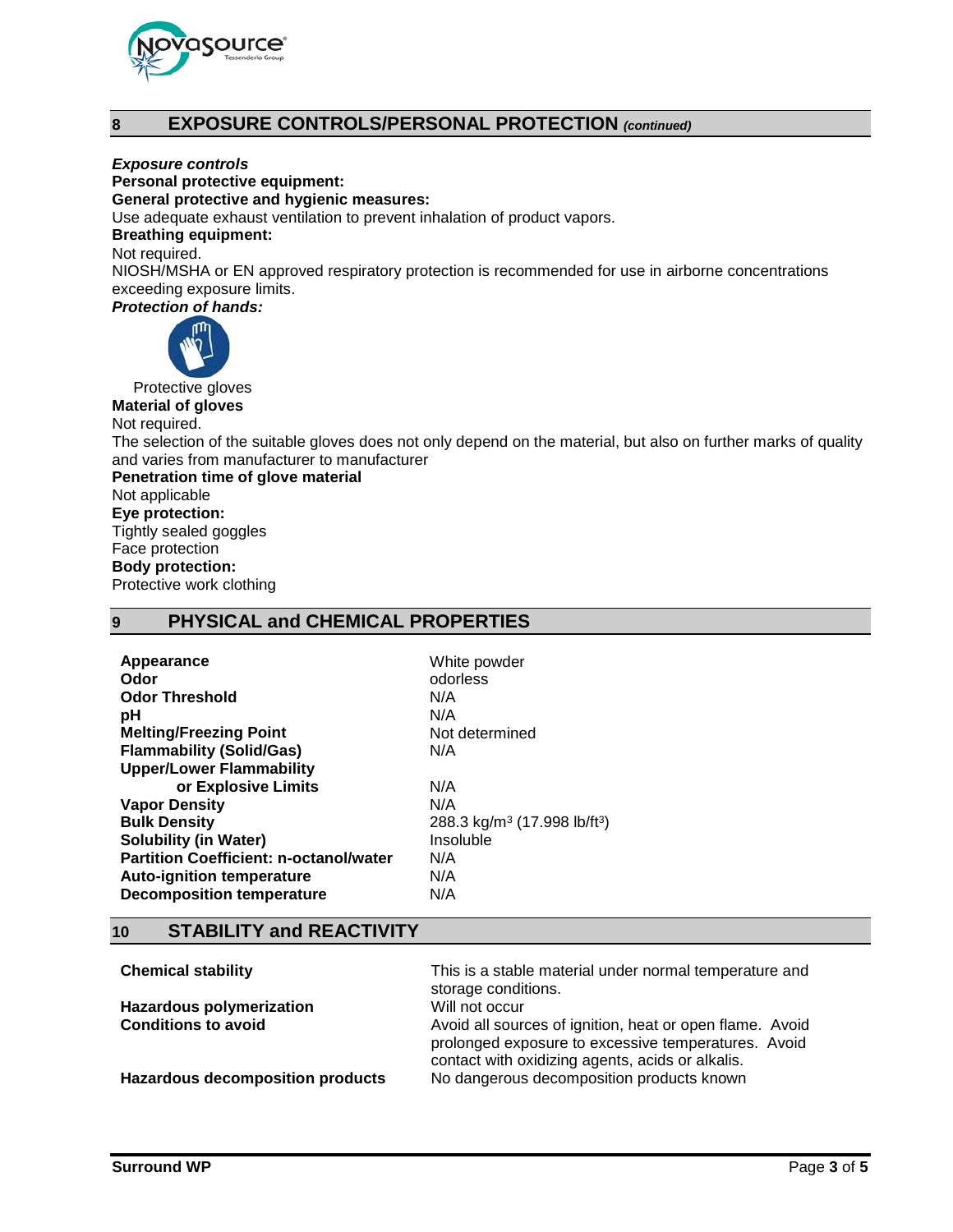

# **11 TOXICOLOGICAL INFORMATION**

#### *Acute toxicity:*

**LD/LC50 values relevant for classification: Oral Case 2.1 Coral** Rat LD<sub>50</sub>  $>$ 5,000 mg/kg (kaolin)

*Primary irritant effect:* **on the skin**

Mild irritant effect **on the eye** Mild irritant effect

#### *Additional toxicological information:*

The product is not subject to classification according to internally approved calculation methods for preparations. When used and handled according to specifications, the product does not have any harmful effects according to our experience and the information provided to us.

#### *Carcinogenic categories*

**IARC (International Agency for Research on Cancer)** None of the ingredients is listed.<br>
None of the ingredients is listed. **NTP (National Toxicology Program)** None of the ingredients is listed.<br>
OSHA (Occupational Safety & Health Administration) None of the ingredients is listed. **OSHA (Occupational Safety & Health Administration)** 

## **12 ECOLOGICAL INFORMATION**

To avoid impact on threatened or endangered aquatic plant or animal species, users must consult with state fish and game agency or U.S. Fire & Wildlife Service before making applications. Do not contaminate water when disposing of equipment wash waters.

| <b>Aquatic toxicity:</b>                  | No further relevant information available.                           |
|-------------------------------------------|----------------------------------------------------------------------|
| <b>Persistence and degradability</b>      | No further relevant information available.                           |
| <b>Bioaccumulative potential</b>          | No further relevant information available.                           |
| <b>Mobility in soil</b>                   | No further relevant information available.                           |
| <b>Additional ecological information:</b> |                                                                      |
| <b>General notes:</b>                     | Water hazard class 1 (Self-assessment): slightly hazardous for water |
| <b>Results of PBT and vPvB assessment</b> |                                                                      |
| PBT:                                      | Not applicable.                                                      |
| vPvB:                                     | Not applicable.                                                      |
| Other adverse effects                     | No further relevant information available.                           |

### **13 DISPOSAL CONSIDERATIONS**

**PESTICIDE DISPOSAL:** Wastes resulting from the use of this product must be disposed of on site or at an approved waste disposal facility.

**CONTAINER DISPOSAL:** Completely empty bag into application equipment. Dispose of empty bag in a sanitary landfill or by incineration or, if allowed by state and local authorities, by burning. If burned, stay out of smoke.